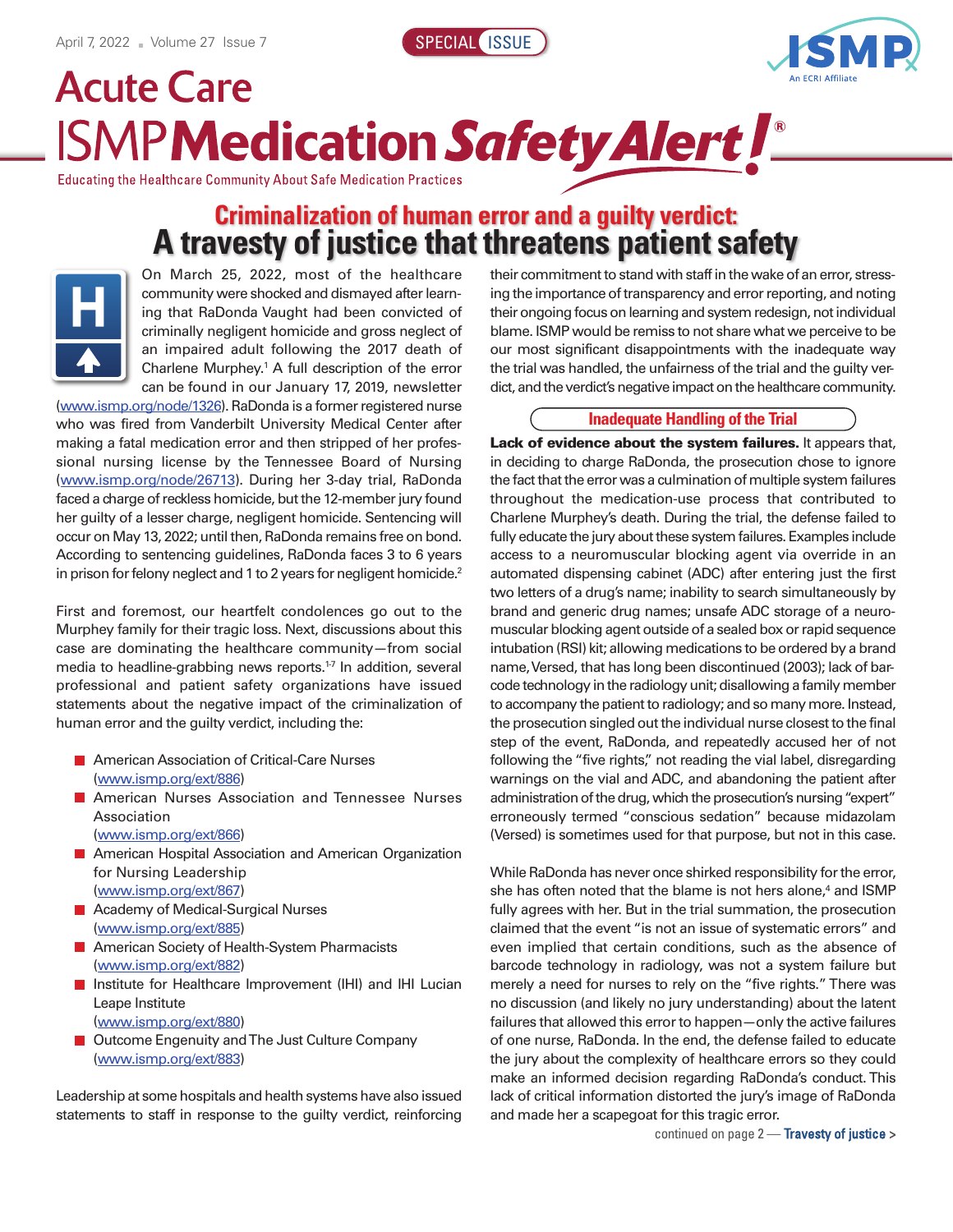### **>** Travesty of justice — continued from page 1

**Truthful reporting and harsh self-blame used to incriminate RaDonda.** RaDonda is the poster child for event reporting, transparency, and disclosure that organizations, through their patient safety-focused transformation, have spent more than 20 years cultivating. Her immediate disclosures were made to the treatment team to help mitigate consequences to the patient. She further contributed her knowledge—sharing both her actions and her mindset—many times with her employer, investigators, and theTennessee Board of Nursing.The notion that she should take action to protect herself did not occur to her until criminal charges were filed. Unfortunately, it seems that all the prosecution took from RaDonda's transparency was an admission of guilt. Thus, the prosecution introduced into evidence repeatedly that RaDonda admitted to every single misstep she made that led to this event.

Sadly, all practitioners involved in a fatal error hauntingly play back the event in their heads over and over again, asking what they could have done differently to avoid the tragic outcome.They are baffled how they failed to see what they now see in plain sight. So, in hindsight, of course RaDonda might have felt that she should have paid more attention, should have called the pharmacy, should have avoided using the override function to access the medication in the ADC, should have double checked the front of the label to make sure it was the right medication, should have considered it a red flag that the medication needed to be reconstituted, and so on. She also fell on the sword of guilt, remorse, self-doubt, and a wish to make amends, which are all common symptoms of the deeply personal, social, spiritual, and professional crisis experienced by those who make fatal errors (www.ismp.org/node/728). RaDonda is often quoted as saying, "I know the reason this patient is no longer here is because of me." She left no stone unturned and was quite transparent in her harsh self-analysis of every misstep that led to the tragic error.The prosecution did not appear to acknowledge the self-blame and psychological pain RaDonda is still experiencing after making a fatal error.

**RaDonda's defense included testimony from only one witness.** While the prosecution called 16 witnesses to testify at the trial, the defense called a single witness, a nurse educator who knew and had worked with RaDonda. RaDonda decided not to testify, but the defense showed a 2-hour video of RaDonda being interrogated by the Tennessee Bureau of Investigation (TBI). While awaiting the verdict (www.ismp.org/ext/868), RaDonda explained that she did not want to take the stand and allow the prosecution to demean her again, as theTBI investigators had done while she fully admitted and relived the missteps she took on that day.

However, we do wonder why the defense did not call further witnesses, perhaps a human factors expert who could explain why RaDonda failed to consciously process the warnings, or perhaps a medication safety officer to testify about the many system issues that contributed to the event and why the "five rights" of medication use are merely broadly stated goals that offer no procedural guidance on how to achieve them, perpetuating the mistaken belief that nurses can be held individually accountable for achieving these goals (www.ismp.org/node/909). To be clear, nurses cannot be held accountable for achieving the "five rights;" they can only be held accountable for following the processes that organizations have designed and upheld as the best way to verify the"five rights."There was also minimal discussion about the concepts of a Just Culture and how reckless conduct differs from our natural tendency to drift into at-risk behavioral choices, which the jury should have been made to understand.

## **The prosecution misled the jury regarding recklessness.**

In the opening and closing statements, the prosecution offered an accurate definition of the term recklessness: "To consciously disregard a *substantial and unjustifiable RISK* that the alleged victim will be killed; a gross deviation from the standard of care that anordinaryperson wouldexercise*under allthe circumstances as viewed from the accused person's standpoint*."Yet,throughout the trial, the prosecution claimed that RaDonda was acting recklessly when she consciously disregarded certain policies, procedures, the usual standard of practice, or a safety protocol, but did **not** establish that she consciously disregarded a *substantial and unjustifiable RISK* associated with her choices. Policy, procedure, practice standard, and protocol violations are more often at-risk choices rather than reckless choices, where the **RISK** is not seen or mistakenly believed to be insignificant or justified. Reckless behavior requires the conscious disregard of a perceived significant **RISK**.

The prosecution kept dwelling on the fact that RaDonda was a trained nurse and knew what she was required to do to keep her patients safe. She knew how to read medical orders, safely access medications from an ADC, read vial labels, assess and monitor patients; however, the prosecution repeatedly claimed that RaDonda consciously disregarded all of her training; consciously disregarded the label, vial, and ADC warnings; consciously disregarded that midazolam should not be reconstituted; made a knowing choice to walk away after administering the drug to the patient; and so on. Although they maliciously attacked her intent, saying that RaDonda "couldn't be bothered to pay attention," they utterly failed to prove that RaDonda consciously disregarded any substantial or unjustifiable **RISK** associated with her choices.

So did it creep into RaDonda's conscious thoughts that she was taking a substantial and unjustifiable risk with her patient? Likely not. RaDonda's risk monitor—that little voice that knocks on the door of our conscious thoughts and lets us know we may be endangering the lives of those around us—was likely silent as she moved through an otherwise normal day. For example, while RaDonda made a knowing choice to walk away from an otherwise stable patient after administration of what she thought was 1 mg of midazolam, the prosecution failed to prove that RaDonda saw a substantial and unjustifiable **RISK** associated with that choice. Furthermore, the jury was never asked to consider the *circumstances of those choices as viewed from RaDonda's standpoint*, particularly the conversations she had with others about not needing to monitor the patient, as well as the system vulnerabilities that led to her choices. In a Just Culture, RaDonda would have likely been consoled around the human continued on page 3 — Travesty of justice **>**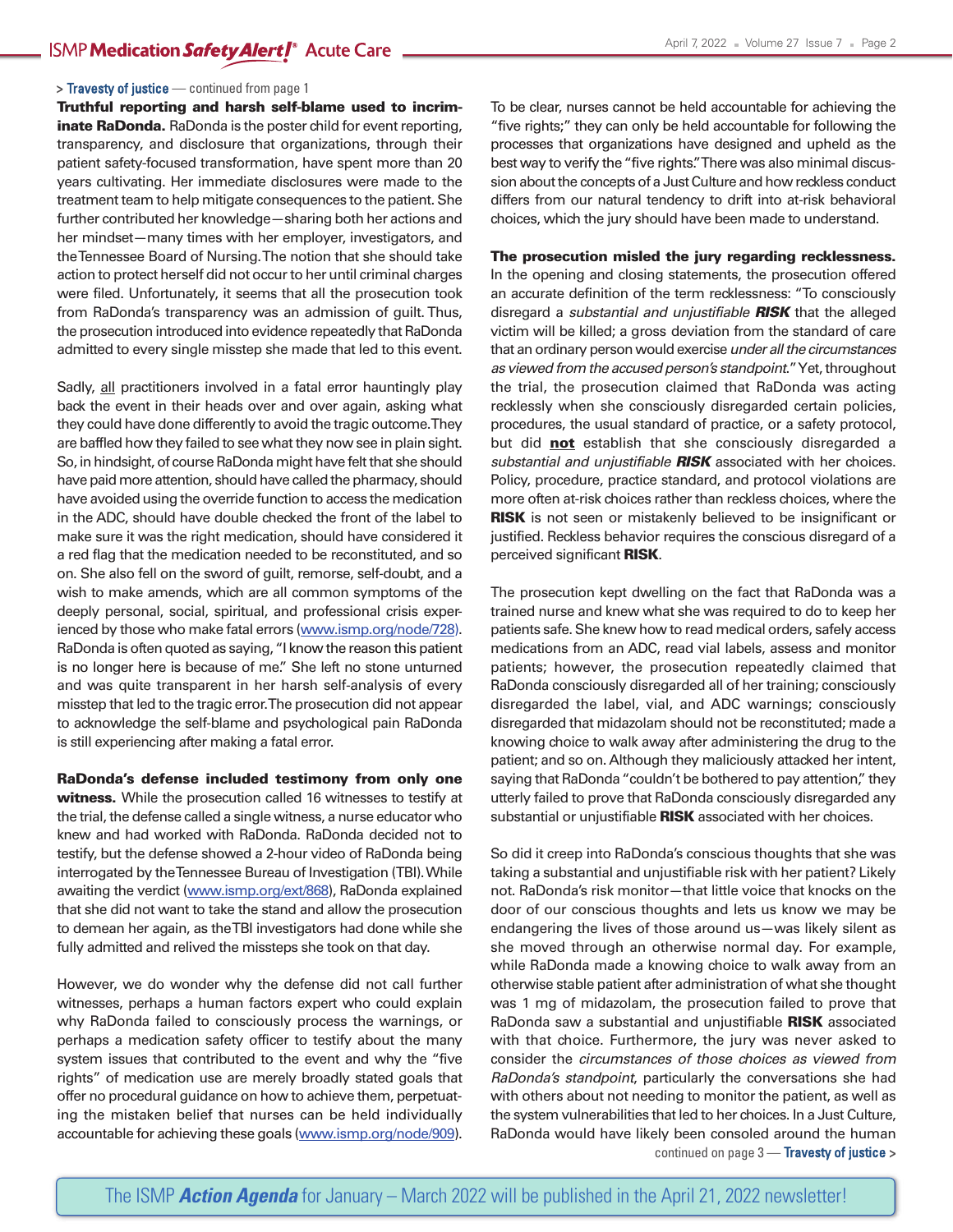**>** Travesty of justice — continued from page 2

error of administering the wrong drug to the patient and coached around a series of at-risk behaviors.

ISMP understands that the admission of policy violations in healthcare is distressing. It is one thing to publicly disclose that people make mistakes; it is wholly another to disclose that healthcare providers choose to violate rules.Too often, there is no middle ground.Thus, because RaDonda allegedly chose to violate safety policies, regardless of the underlying reason and despite not seeing a substantial **RISK** associated with that choice, she was prosecuted and convicted. But according to the tenets of a Just Culture, she was **NOT** reckless.

**The event should have been prevented.** In 2016, a full year before RaDonda's fateful error, ISMP published a feature article about errors with neuromuscular blocking agents (www.ismp.org/node/247), encouraging all healthcare organizations to reassess the safety of neuromuscular blocking agents in their facilities and offering many recommendations that likely would have avoided this error. Also in 2016, ISMP released a *Targeted Medication Safety Best Practice for Hospitals* that aims to promote safe storage of neuromuscular blocking agents (Best Practice 7, www.ismp.org/node/160). Regrettably, healthcare organizations tend to turn a blind eye to both risky systems and risky choices, believing patients are safe if bad outcomes—meaning harmful or fatal errors—do not happen to them. However, this type of error could happen anywhere given the current system vulnerabilities frequently found in hospitals, particularly when using ADCs. In fact, ISMP has observed many of the same system vulnerabilities in other hospitals, and they are frequently at the root of a variety of medication errors reported to the *ISMP National Medication Errors Reporting Program* (ISMP MERP). Make no mistake—this type of error has happened in other hospitals.

Previous to the tragic error that led to Charlene Murphey's death, events involving the inadvertent selection and administration of a neuromuscular blocking agent to an unventilated patient had been reported to ISMP, many of which were linked to practitioners overlooking or not understanding the warnings on the vial cap or ferrule. While the caps and vial ferrules note, "**WARNING:** Paralyzing Agent," these warnings were not consistently effective and sometimes were unheeded, misunderstood, or missed altogether. In fact, errors that were eerily similar to the event that led to Charlene Murphey's death and RaDonda's prosecution were reported to ISMP before (and since) the event, including incorrectly retrieving vecuronium from an ADC after searching for Versed by entering just the first two letters, VE. It was not disclosed if similar errors had occurred at RaDonda's hospital prior to the event; allegedly, the jury was not permitted to know about any similar errors that had previously occurred at that hospital. 5

Thankfully, many healthcare providers, including the hospital where RaDonda made the error, have now implemented riskreduction strategies that will decrease the chance of this type of error from happening again. For example, many hospitals now

place red shrink wrap warnings over the vials of neuromuscular blocking agents; they have moved the vials to a secure RSI kit; they require barcode scanning technology prior to medication administration in radiology; they changed the nomenclature by adding "paralyzing agent" before the drug name on electronic prescribing systems, ADCs, and labels; they use special break-away packaging so an extra step is required when accessing the drug; they added midazolam to their high-alert medication list with risk-reduction strategies including monitoring guidelines; and they now place much clearer auxiliary labels on storage bins and/or ADC pockets and drawers that contain neuromuscular blocking agents that state, "**Warning: Causes Respiratory Arrest – Patient Must Be Ventilated**."

In addition to the longstanding warning statements on the cap and ferrule, in 2018 the US Food and Drug Administration (FDA) asked manufacturers to add another warning statement, "**WARNING: Paralyzing Agent**" in red, bold font to the principal display panel on the carton and vial. Manufacturers were also requested to add a warning statement to the side panel in red, bold font:"**WARNING: ParalyzingAgent. Causes Respiratory Arrest. Facilities must be immediately available for artificial respiration**," and to add warnings in the prescribing information about inadvertent administration to patients for whom the drug is not intended. Also, in 2020, at least one ADC vendor made it possible for organizations to require ADC users to enter the first five letters, instead of the first two letters, of a drug name during searches via override (www.ismp.org/node/30932). But these risk-reduction strategies were implemented *after*the event. In this tragic case, Charlene Murphey is dead and RaDonda faces jail time, but the error might never have happened had hospital leadership learned from previously published, similar errors and improved or proactively redesigned their systems.

## **Unfairness of the Trial and the Guilty Verdict**

**Offensive attribution of RaDonda's behavior as "driving drunk" and "driving with her eyes closed".** The prosecution used an expert witness, a legal nursing consultant with 47 years of experience, to testify that RaDonda had several chances to recognize the error but did not. At one point during her testimony, she likened RaDonda's behavior to someone who is driving drunk, perhaps not intending to kill someone but recklessly proceeding. This testimony was from a paid nursing "expert" who had never heard the term, Just Culture, in practice, knew little about the system-based causes of errors that ISMP and others have been publishing for decades, and was unaware of the investigative report from the Centers for Medicare and Medicaid Services (CMS) (www.ismp.org/ext/881) that initially drew attention to this event after an anonymous tip.

To make matters worse, the prosecution then added that RaDonda's actions were worse than "driving drunk" and more like "driving with her eyes closed." Nothing could be further from the truth! Drunk drivers and drivers who close their eyes are making a conscious choice to disregard a substantial and unjustifiable risk of causing a harmful accident.While they might not intend to continued on page 4 — Travesty of justice **>**

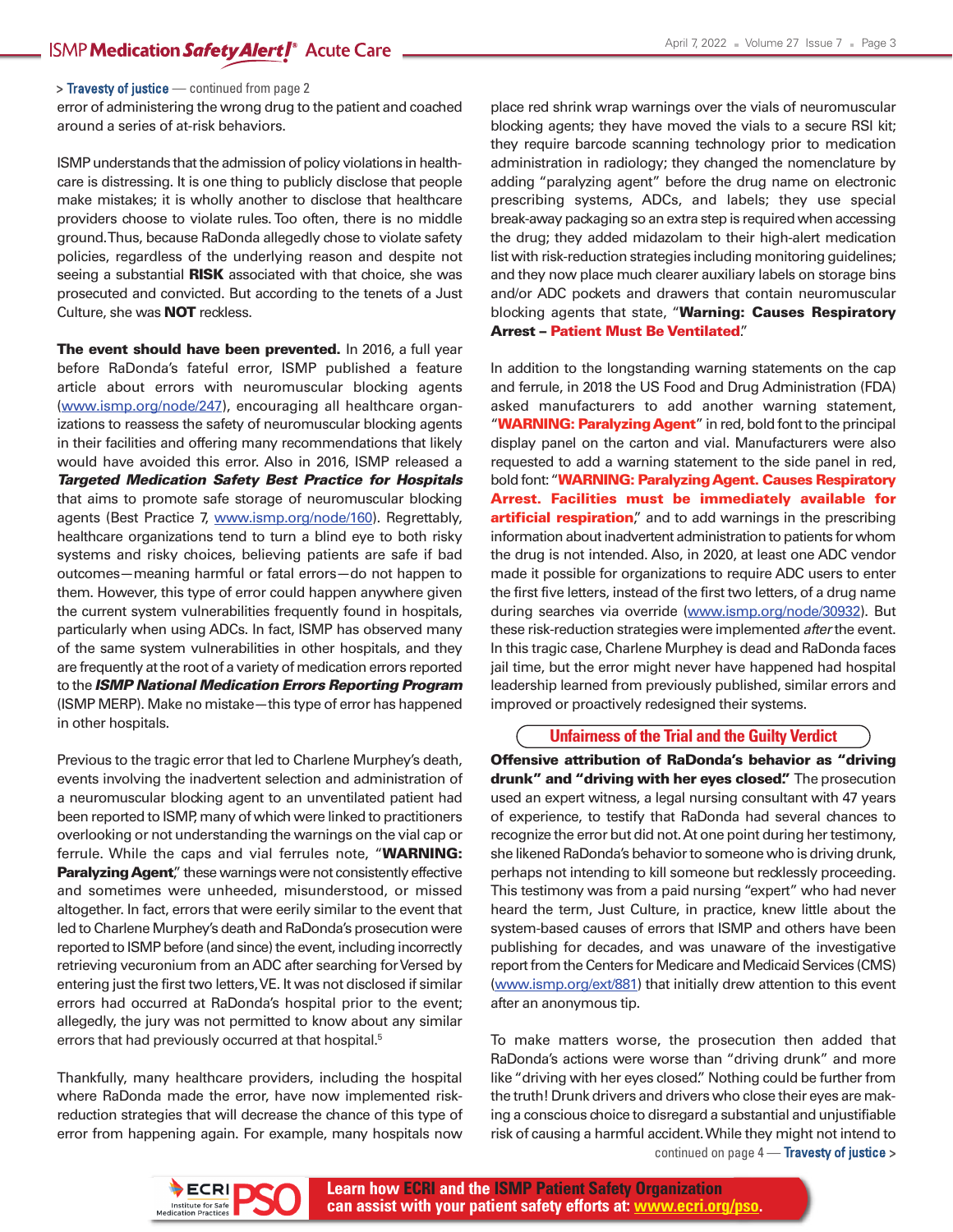#### **>** Travesty of justice — continued from page 3

cause a harmful accident, they recklessly proceed knowing that their actions will likely result in a harmful consequence. They knowingly cause, although do not intend, the harm by driving drunk or driving with their eyes closed, which is a highly culpable and reckless behavioral choice. But in all of RaDonda's behavioral decisions on the day of the error, she likely did NOT see the risk she was taking, or mistakenly believed the risk was insignificant or justified. For example, she knew that using the override function to access medications in the ADC was allowed and used every day by nurses in her facility. Charlene Murphey had received almost two dozen medications via override from various nurses in the days prior to her death. It is highly unlikely that RaDonda (or any other nurse) perceived a significant or unjustifiable risk with obtaining medications via override. None of RaDonda's behavioral choices that day rose to the culpability level of knowingly harming her patient, so the characterization of her behavior as "driving drunk" or "driving with her eyes closed" is offensive and wrong.

**Prosecution's mocking contempt for RaDonda.** While ISMP knows that it is the prosecution's job to portray RaDonda as "the bad guy," the ugly words used by the prosecution to describe RaDonda's character as a person and as a nurse were disgraceful. As healthcare practitioners, it was disturbing and frustrating to listen to the demeaning, mocking contempt in the prosecutors' voices when they talked about RaDonda, which honestly felt like a slap in the face for the profession of nursing and for those working in the field of medication safety:

- "The patient is dead because RaDonda Vaught couldn't bother to pay attention to what she was doing."
- "She was driving with her eyes closed."
- "She doesn't care."
- "She disregarded all of her training and stuck that needle into Charlene Murphey's neck and killed her."
- "Charlene Murphey was a disposable person to RaDonda Vaught, who didn't care about her."
- $\blacksquare$  "Nothing...would have stopped RaDonda Vaught from killing Charlene Murphey with the vecuronium bromide."
- "Her actions are unconscionable."
- "She chose to disregard common sense."
- "She ignored her duty."
- $\blacksquare$  "This is not the conduct of a competent, reasonable, prudent nurse."

Additionally, the prosecutors repeatedly mocked RaDonda's honest and factual responses to prior investigative questions about the event.To cite several examples, they mocked RaDonda for not knowing to look on the patient's medication administration record for the generic name of Versed, midazolam; and for concluding that the powder in the vecuronium vial was due to an alternative product being purchased for Versed, possibly caused by a drug shortage due to the long-lasting effects of Hurricane Maria in Puerto Rico in 2017.The prosecution mockingly said that it was "ridiculous" to think that drug shortages could be related to medication errors, even though the link between drug shortages and errors has been known for many years (www.ismp.org/node/316).

**Prosecution outcome bias.** In a Just Culture, the outcome or severity of an event should never determine or influence the response to individuals involved in the event.The problem with allowing the outcome to determine the course of action is that one can potentially overreact to a singular harmful event and mete out unwarranted disciplinary sanctions, as in RaDonda's case, or one can underreact to a potentially fatal system flaw simply because, by luck, it did not harm a patient. In this case, the prosecution's outcome bias led directly to the criminal charges. If the very same event had happened but had not resulted in a patient's death, it would not have resulted in criminal charges.

**Recklessness of the prosecution.** Throughout the trial, the prosecution focused exclusively on the missteps of one nurse, RaDonda, during the drug administration and monitoring phases of medication use, and claimed she had violated all of the safeguards for protecting patients' lives that she had learned in nursing school, thus recklessly killing Charlene Murphey. But it seems that **RaDonda was NOT reckless**—she was human, making a human error when selecting and administering the wrong drug, and making choices that turned out to be risky (at-risk behaviors) but at the time were thought to be prudent and made in good faith. On the other hand, it seems that the **prosecution WAS reckless** by bringing criminal charges against RaDonda and for their conscious disregard of the risks associated with not considering the well-known systemic causes of this medication error that were embedded in the design of systems and processes. **Even the defense failed to fully educate the jury** about human fallibility, confirmation bias, inattentional blindness, alert fatigue, the normalization of ADC overrides, and why it is human to make risky choices that, at the time, seem sensible (at-risk behaviors), which would have explained some of RaDonda's exceedingly human behavior. In fact, the entire trial underscores a disappointing failure and a troubling missed opportunity to educate the jury, the public, and skeptical providers who feel this error could never happen to them, about medication safety, how medication errors occur, and how to prevent medication errors.

## **Guilty Verdict's Impact on Healthcare**

**Negative impact on transparency, reporting, and patient** safety. While our legal system allows for the criminalization of human error even in the absence of any intent to cause harm (www.ismp.org/node/30896), ISMP, along with other professional and patient safety organizations, believe the criminal charges and the guilty verdict against RaDonda set a dangerous precedent and have worrisome implications for safety, particularly for one of the key pillars of a culture of safety—reporting of medical errors. The guilty verdict will likely inhibit error reporting, undermine the creation of a culture of safety, accelerate the exodus of practitioners from clinical practice, exacerbate the shortage of healthcare providers, perpetuate the myth that perfect performance is achievable, and impede system improvements.

Of course, a small portion of nurses may assume they would never make the same mistake as RaDonda, usually because they do not realize they could.<sup>4</sup> But most nurses are terrified of making continued on page 5 — Travesty of justice **>**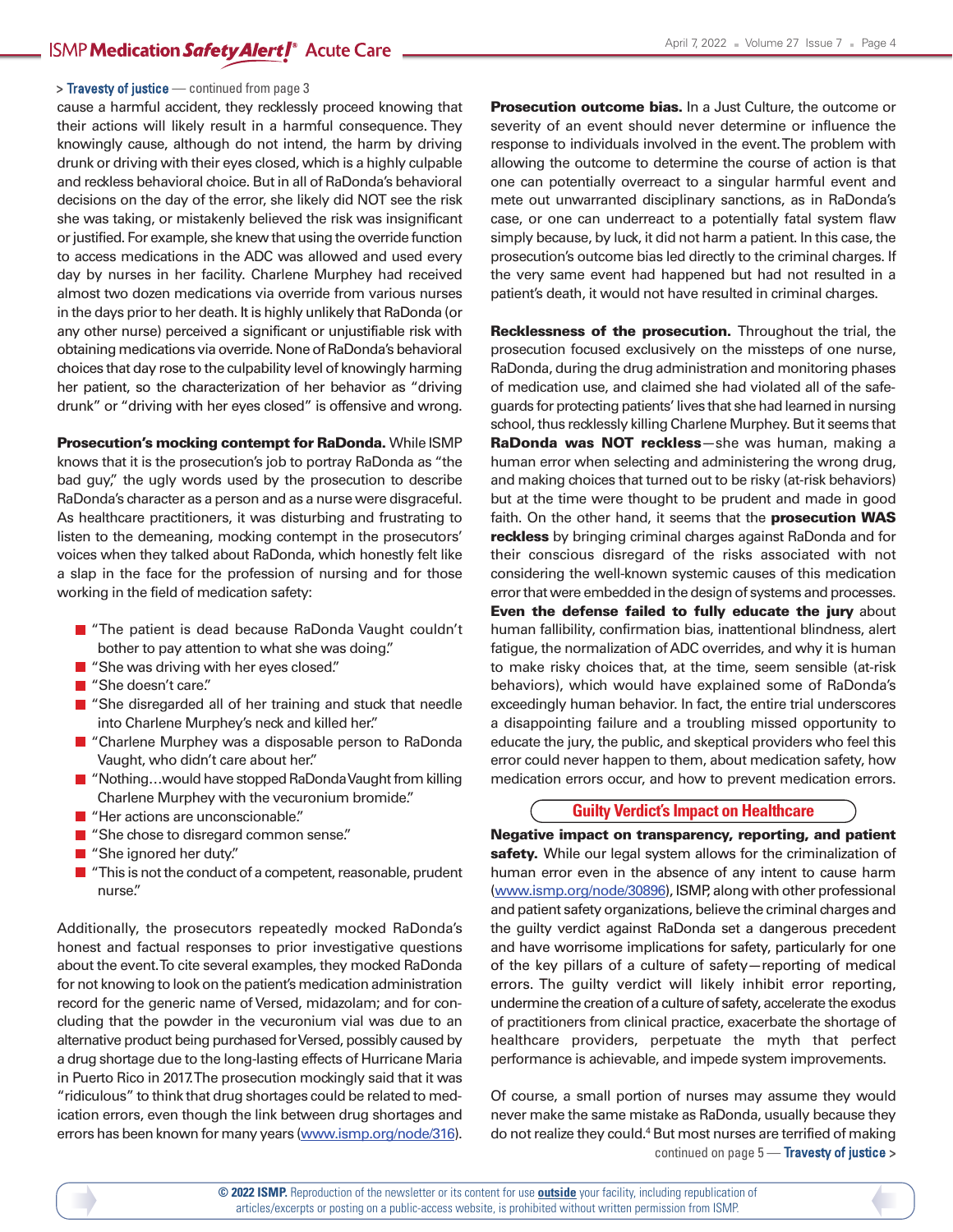## ISMP Medication Safety Alert<sup>®</sup> Acute Care

#### **>** Travesty of justice — continued from page 4

an inevitable human error that could tragically harm a patient and lead to their prosecution.They know this type of error could happen any day, no matter how careful they are. They think, *I could be RaDonda; something like this could happen to me*. Adding the risk of criminal prosecution for errors to the risks that nurses face every day when caring for patients (e.g., personal injury from violent patients and visitors, infecting themselves and subsequently their families with viruses) makes nursing, already one ofthe most dangerous professions in our country, even more fraught with risk and stress.<sup>3</sup>

Furthermore, by instilling the fear of severe penalties if their errors are discovered, cover-ups are sure to follow in an era when more transparency is needed. Improvements in safety by analyzing errors and making systemic changes to prevent their recurrence will not happen if practitioners think they could go to prison for factually disclosing errors and describing the workarounds that set them up to make errors.<sup>6</sup> For example, if an error happens when retrieving a medication via override but does not harm a patient, why would it ever be reported if the practitioner could be charged with a crime and it can easily be hidden? Even if errors are reported, effective event investigation and learning cannot occur in a culture of fear or blame, especially if the organization or licensing body is counting the frequency of individual errors (e.g., "three strikes and you are out").

Although the prosecution insisted that the trial and verdict were not a condemnation of the entire nursing community but rather just one individual woman, <sup>7</sup> a lot of nurses, as well as other healthcare practitioners, see it differently. Nurses and other healthcare practitioners are already at their breaking point after 2 years of caring for coronavirus disease 2019 (COVID-19) patients under extreme conditions. If healthcare practitioners now think that society, the community, and the judicial system hold them to a standard of perfection, why would they want to work in healthcare? Additionally, if they are already burdened by short-staffing, difficult patients, confusing and ever-changing technology, and complex tasks, an ongoing fear of prosecution may divert their attention even further from critical tasks and force them to focus instead on their own risk for criminal liability. 3

## **Conclusion**

ISMP pleads with those involved in prosecuting and sentencing RaDonda to reconsider their course and take actions that will be just and improve, not diminish, medication and patient safety. Likewise, ISMP implores organizations that use neuromuscular blocking agents to address all the system issues in this case, so the error is not repeated. Please refer to our 2016 article about

reassessing neuromuscular blocker safety in your facility (www.ismp.org/node/247) as well as our 2019 article specific to this event (www.ismp.org/node/1326) for recommended strategies. Otherwise, the death of Charlene Murphey and the guilty verdict against RaDonda Vaught are just a heartbreaking commentary on healthcare's inability to truly learn from mistakes so they are not destined to repeat. Furthermore, ISMP encourages practitioners to continue to report medication errors, factually and completely, to their internal organization, to ISMP (www.ismp.org/MERP), and/or to a patient safety organization (PSO) to facilitate learning about the causes and prevention of medication errors.

### **Support for RaDonda**

Chaunie Brusie, a nurse writer, and *Nurse.org*, a non-profit organization that publishes content and initiatives for nurses and nursing students, have compiled a list of ways to support RaDonda, <sup>5</sup> including the following:

- **Sign a Change.org petition**(https://chng.it/wwVbTdRnn2) to grant RaDonda clemency (nearly 200,000 signatures so far)
- **Write a letter to the Tennessee Governor Bill Lee** (address: Bill Lee, Tennessee Governor, State Capitol, 1st Floor, 600 Dr. Martin Luther King Jr. Blvd., Nashville, TN 37243)
- **Write a letter to Judge Jennifer L. Smith** of the Davidson County Criminal Court Division IV (address: Judge Jennifer L. Smith, P.O. Box 128, Bethpage, TN 37033); include RaDondaVaught's Case Number (2019-A-76); explain what your job is and how this verdict impacts you
- **Attend the sentencing hearing** to support RaDonda on May 13, 2022, at 9:00 am at The JusticeA.A. Birch Building, Courtroom 6D (must go through security), 408 2nd Avenue North, Nashville,TN 37122

#### **References**

- **1)** Sutton C. RaDonda Vaught found guilty of criminally negligent homicide in death of patient. *News Channel 5 Nashville*. March 25, 2022. www.ismp.org/ext/870
- **2)** Kelman B. Former nurse found guilty in accidental injection death of 75-yearold patient. *NPR*. March 25, 2022. www.ismp.org/ext/871
- **3)** Kellis D. I'm a former hospital administrator; prosecuting RaDonda Vaught may worsen safety | Opinion. *Tennessean*. March 25, 2022. [www.ismp.org/ext/872](http://www.ismp.org/ext/872)
- **4)** Kelman B. As a nurse faces prison for a deadly error, her colleagues worry: could I be next? *Medscape Nurses* and *Kaiser Health News (KHN)*. March 22, 2022. www.ismp.org/ext/873
- **5)** Brusie C. RaDonda Vaught guilty verdict: what's next? How to show support? *Nurse.org*. March 28, 2022. www.ismp.org/ext/874
- **6)** LollerT. Nurses: guilty verdict for dosing mistake could cost lives. *Associated Press. Fox 44 News.com*. March 30, 2022. www.ismp.org/ext/876
- **7)** Wenzel J, Cardenas R. Former Vanderbilt nurse found guilty of criminally negligent homicide. *WSMV4.* March 25, 2022. www.ismp.org/ext/878





**ISMP Medication** *Safety Alert!* **Acute Care** (ISSN 1550-6312) © 2022 Institute for Safe Medication Practices (ISMP). Subscribers are granted permission to redistribute the newsletter or reproduce its contents within their practice site or facility only. Other reproduction, including posting on a public-access website, is prohibited without written permission from ISMP.This is a peer reviewed publication.

**Report medication and vaccine errors to ISMP:** Call 1-800-FAIL-SAF(E), or visit our website at: www.ismp.org/report-medication-error. ISMP guarantees the confidentiality of information received and respects the reporters' wishes regarding the level of detail included in publications.

**Editors:** Judy Smetzer, BSN, RN, FISMP; Michael Cohen, RPh, MS, ScD (hon), DPS (hon), FASHP; Shannon Bertagnoli, PharmD, BCPPS;Ann Shastay, MSN, RN,AOCN; Kelley Shultz, MD. ISMP, 5200 Butler Pike, Plymouth Meeting, PA 19462. Email: ismpinfo@ismp.org;Tel: 215-947-7797.